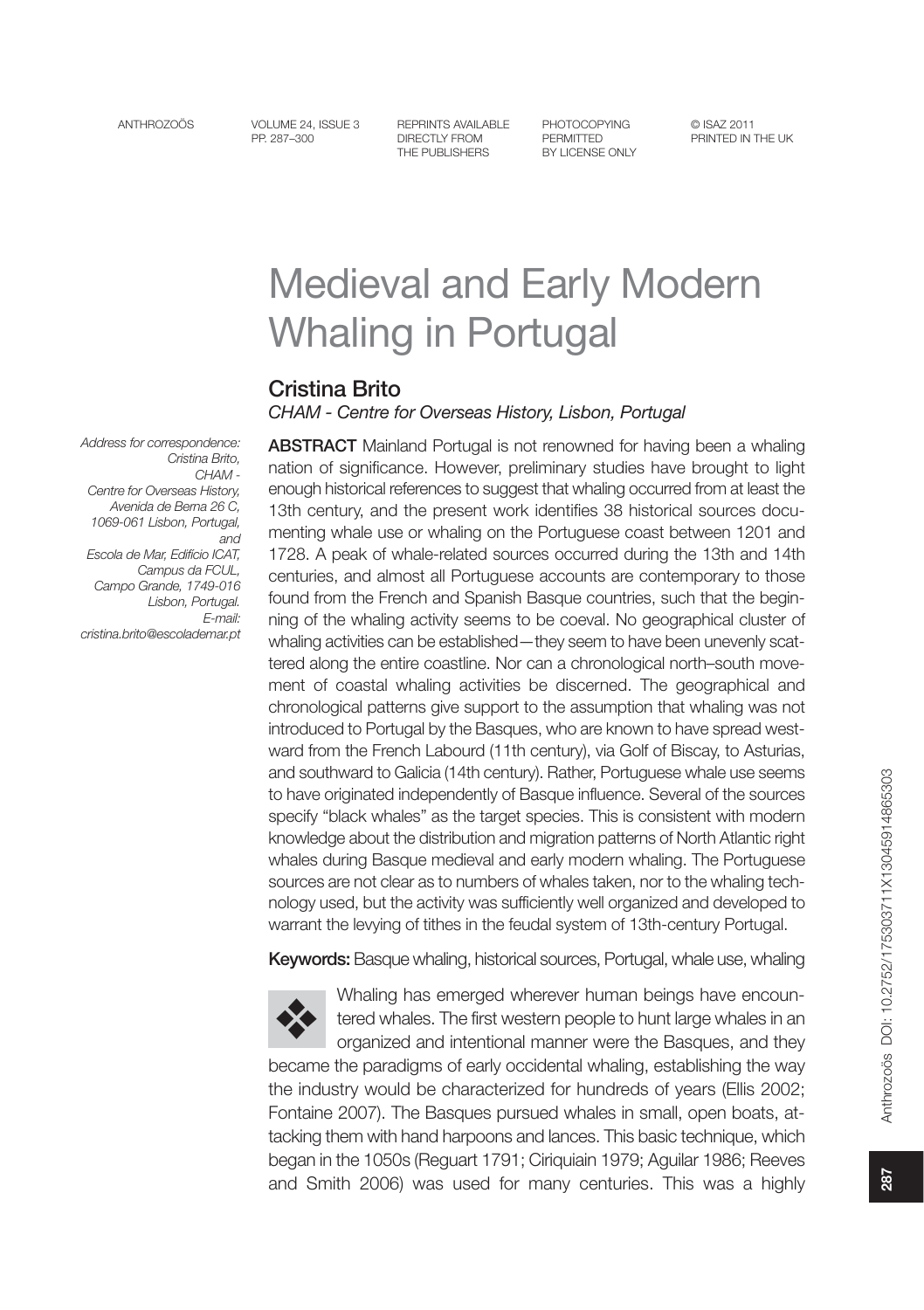specialized and dangerous activity and was conducted from the Basque shores (Huxley 2000). The Basques hunted mainly the Biscay right whale (also known as the Black right whale, *Eubalaena glacialis*), so called because of the early location of whaling in the Bay of Biscay (Aguilar 1981; Fontaine 2007).

The Basques ventured to distant regions across the Atlantic Ocean, where they set up permanent or semi-permanent shore stations for processing whales (Zubizarreta 1878; Aguilar 1986; Huxley 2000; Fontaine 2007). But before that, a local and regional expansion occurred, since its early beginnings along the shores of Bay of Biscay in the north of Spain (Azpiazu 2000; Huxley 2000). As shown by Aguilar (1986), Basque historical sources indicate that whaling started in the Basque French country and followed on over the years to the south and west, through a process of information and technology transfer. Along the French and Spanish Biscayan coasts there are several towns and villages whose seals and coats of arms depict whalefishers. Ancient whaling bases have been discovered along the length of this coastline, which also encompasses the provinces of Santander, Asturias, and Galicia (Ellis 2002).

In contrast, mainland Portugal is not renowned for having been a whaling nation of significance. In the 20th century, there were two periods when short-lived enterprises operated whaling shore stations on the mainland and used modern, Norwegian-type whaling technology (Brito 2007). Apart from the important presence of land-based whaling from the archipelagos of Madeira and Azores, also mainly during the 20th century, no other significant episodes of whaling are historically recognized for Portugal. However, preliminary studies have brought to light enough historical references to suggest that this activity has occurred since at least the 13th century (Brito 2009a). At that time, several whale products started to be utilized in different Portuguese fishing villages (Castro 1966; Calado 1994). Also, the Portuguese shoreline is, and most certainly was, favored by good tides, temperate climate, and an abundant and diverse marine fauna, and was amenable to several different fisheries and to marine salt extraction. Consequently, it is not surprising that medieval Portuguese populations turned to the exploration of local marine resources following a probably much longer tradition (Castro 1966). The same is true for the exploitation of large whales and small cetaceans in the inshore waters of mainland Portugal, which seems to be significantly older than expected. The basiques ventules uto usaral regulous actos the Austin (metalling of the security enterpret or stering theoretic processing whales (Zubizaretta 1878; Aguil 1996; Hudwig 2000; Fortaine 2007). But before that, a local an ent whaling bases have been discovered along the length of this coastine, which<br>assess the provinces of Scantander, Asturais, and Galicia (Ellis 2002).<br>Its, mainland Portugal is not renowned for having been a whaling natio

The objectives of the present study were to establish if medieval and early modern whaling occurred in Portugal, when it started, its temporal and geographical span, and the species captured.

## **Methods**

In order to understand what occurred historically on the continental shores of Portugal, an extensive search for Portuguese sources was conducted. An investigation was carried out mainly at the National Library (Lisbon), where important references on the history of Portugal, as well as for the history of fisheries, were consulted. Research was also conducted in some regional archives, such as those at Nazaré, Sesimbra, and Faro, where old village books and church documents were studied. As a result, the present work identifies 38 historical sources documenting whale use (scavenging of stranded whales) or whaling on the Portuguese coast between the years 1201 and 1728 (see Appendix 1). Primary sources are presented whenever they were directly consulted. All secondary sources consulted and referred include verifiable primary sources and do not merely reflect the opinions of the authors concerned.

A review of Basque whaling in published scientific and historical bibliography was also undertaken and a comparison with the Portuguese sources is presented. The research on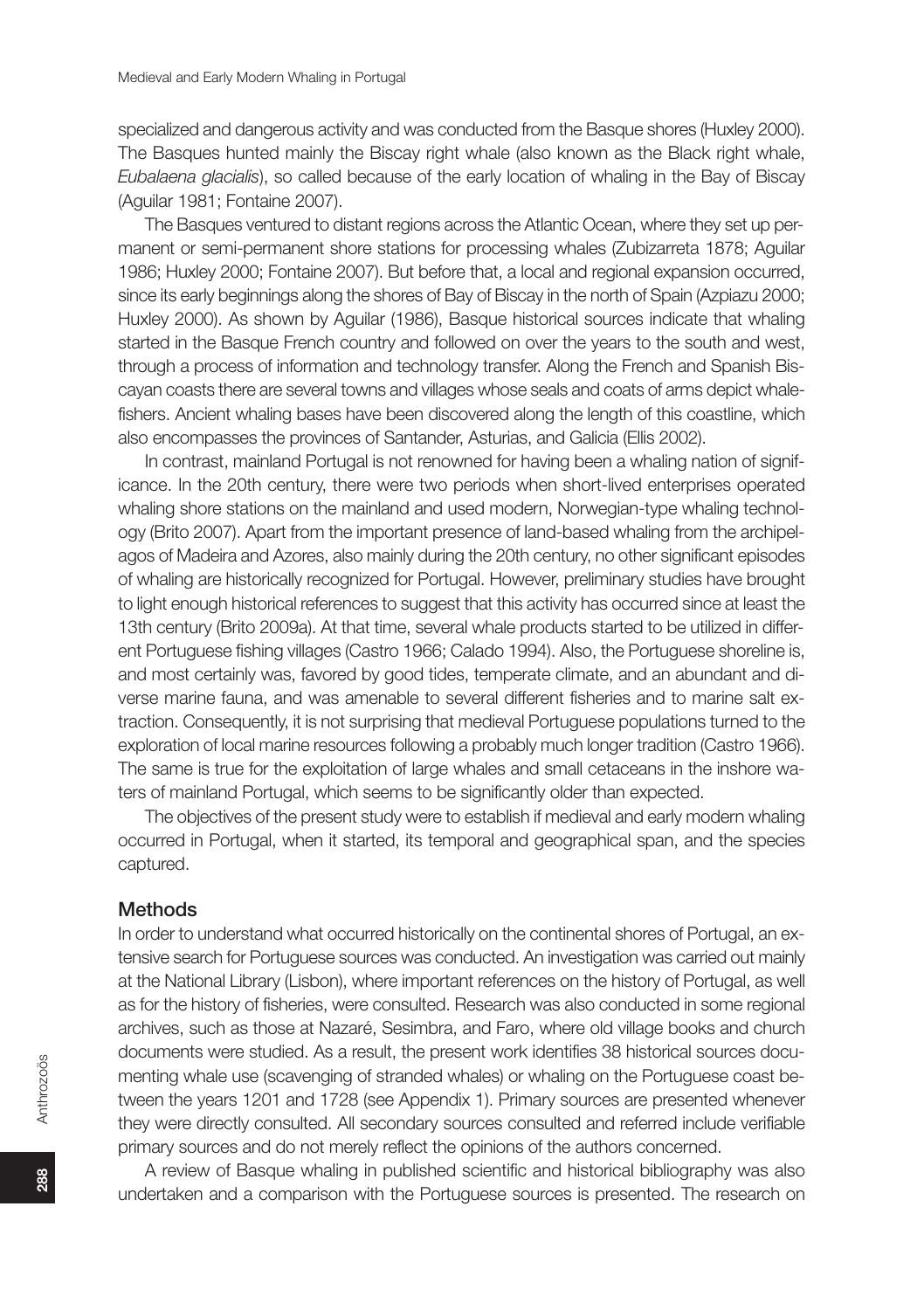Basque whaling sources was limited to the beginning of the activity in northern Spain and how this evolved in the Bay of Biscay and adjacent shorelines, as this was the main historical material to compare with possible Portuguese data. No information was compiled regarding the migration of Basque whalers and expeditions to northern European seas and across the Atlantic to North America (for a review, see du Pasquier 2000). Also, Portuguese influence on transatlantic and overseas whaling (coast of Brazil and some tentative offshore voyages) is not explored in this paper. The paper concentrates on the beginning of the activity of whaling or whale use in mainland Portugal and documents the available sources.

# **Results**

# *Basque Whaling Sources*

A compilation of Basque sources (Aguilar 1986) shows the evolution of the number of whaling references for that region, starting earlier in the French Basque Country (Figure 1) and moving west and south along the northern shore of the Iberian Peninsula. A peak in whaling sources emerges in the 13th century for the French Basque country and later on during the 16th century for Galicia, where whaling activities only began in the 14th century (Table I). Following this known migration pattern of Basque whaling, it would be expected that whaling in Portugal started from the 15th century onward, and if so, the main historical sources would be found for during and after that period. A very comprehensive review of the history of whaling and of cetaceans in Galicia and Spain, covering the period from the Middle Ages (13th century) up to the present time, is given by Hansen (2010).



**Figure 1.** Map of Iberian Peninsula and geographical localization of French Basque Country (1) and Spanish Basque Country (2) where early Basque whaling occurred, and Galicia (3), the last stronghold of Iberian Basque whaling.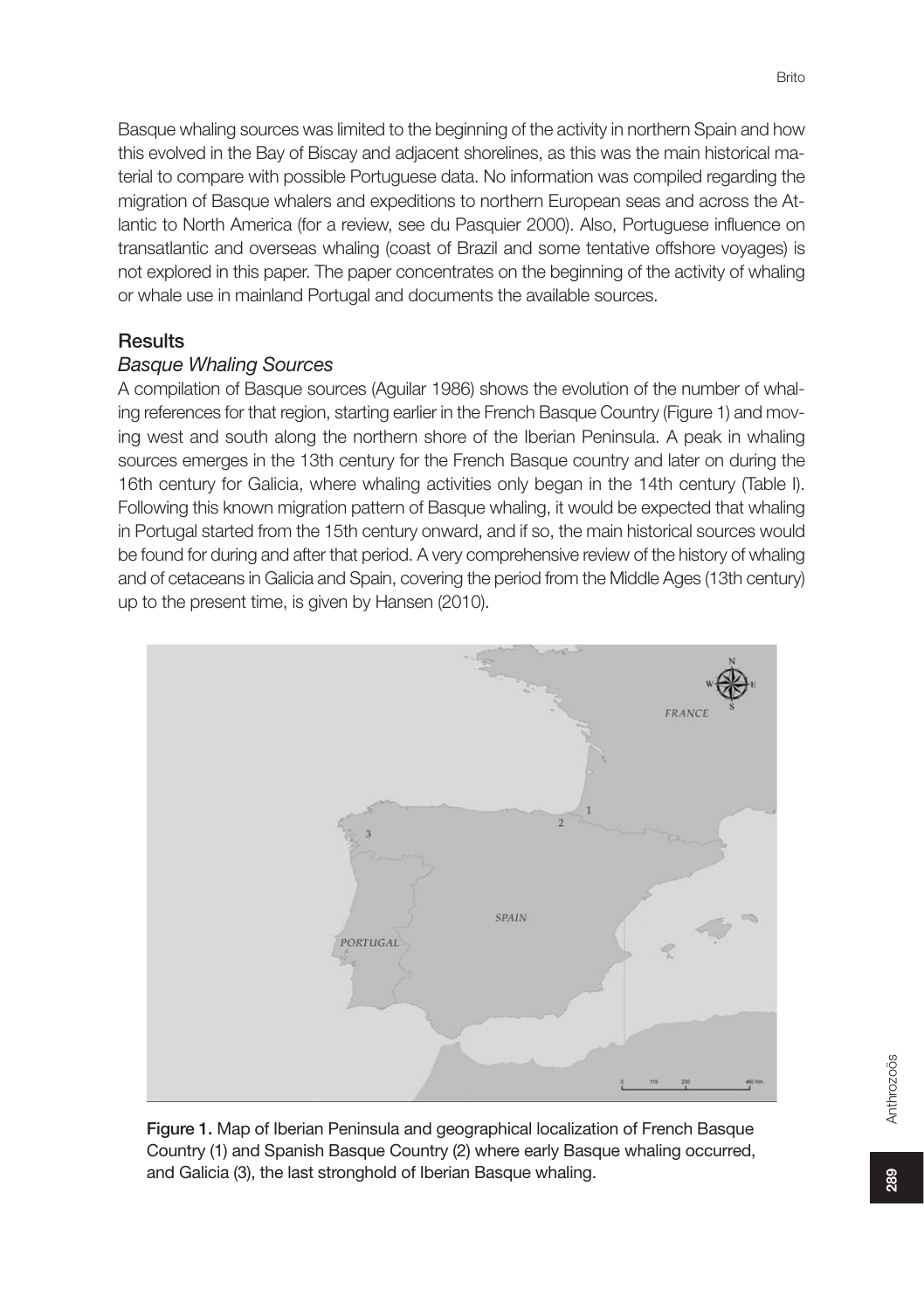| Location               | n  | Period                 | Peak                   |
|------------------------|----|------------------------|------------------------|
| French Basque Country  | 22 | 11th to 16th centuries | 13th century           |
| Spanish Basque Country | 77 | 12th to 18th centuries | 14th to 16th centuries |
| Santander              | 54 | 12th to 18th centuries | 16th to 17th centuries |
| Asturias               | 38 | 13th to 18th centuries | 16th to 17th centuries |
| Galicia                | 33 | 14th to 18th centuries | 16th to 17th centuries |

**Table I.** Location of Basque whaling through number of historical sources (*n*), period of its occurrence, and peak of the activity within the respective period (data compiled from Aguilar 1986).

# *Portuguese Whaling Sources*

For Portugal it is known that fish (which also includes shellfish), dolphins, and whales, were exploited, exported, and internally traded since the medieval period (Castro 1966), but no study has ever been dedicated to just whaling. My extensive review produced a compilation of Portuguese primary and secondary sources with whaling related references (Appendix 1), and the evolution of the number of these references, from the 13th to the 18th century, is presented in Figure 2.



**Figure 2.** Percentage distribution of historical written sources related to whaling/whale use operations in Portugal mainland over time: 50-year periods, starting in 1051 and ending in 1850 (*n* = 38)

A total of 38 references and historical sources were found regarding whale use (scavenging of stranded whales) or whaling in mainland Portugal between the years 1201 and 1728. A peak of whale-related sources appears referring to the 13th and 14th centuries, and almost all Portuguese sources (92%) are contemporary to what can be found for the French and Spanish Basque countries. Whale hunting also seems to have occurred in several places along the Portuguese shores (Figure 3) and to have been unevenly scattered along the entire coastline. Also, there is no temporal continuity along the coast as would be expected if a transfer of techniques had occurred from the Bay of Biscay and Galicia to the north of Portugal. Rather, Portuguese whale use and whaling clearly seem to have been activities originating independently of Basque influence.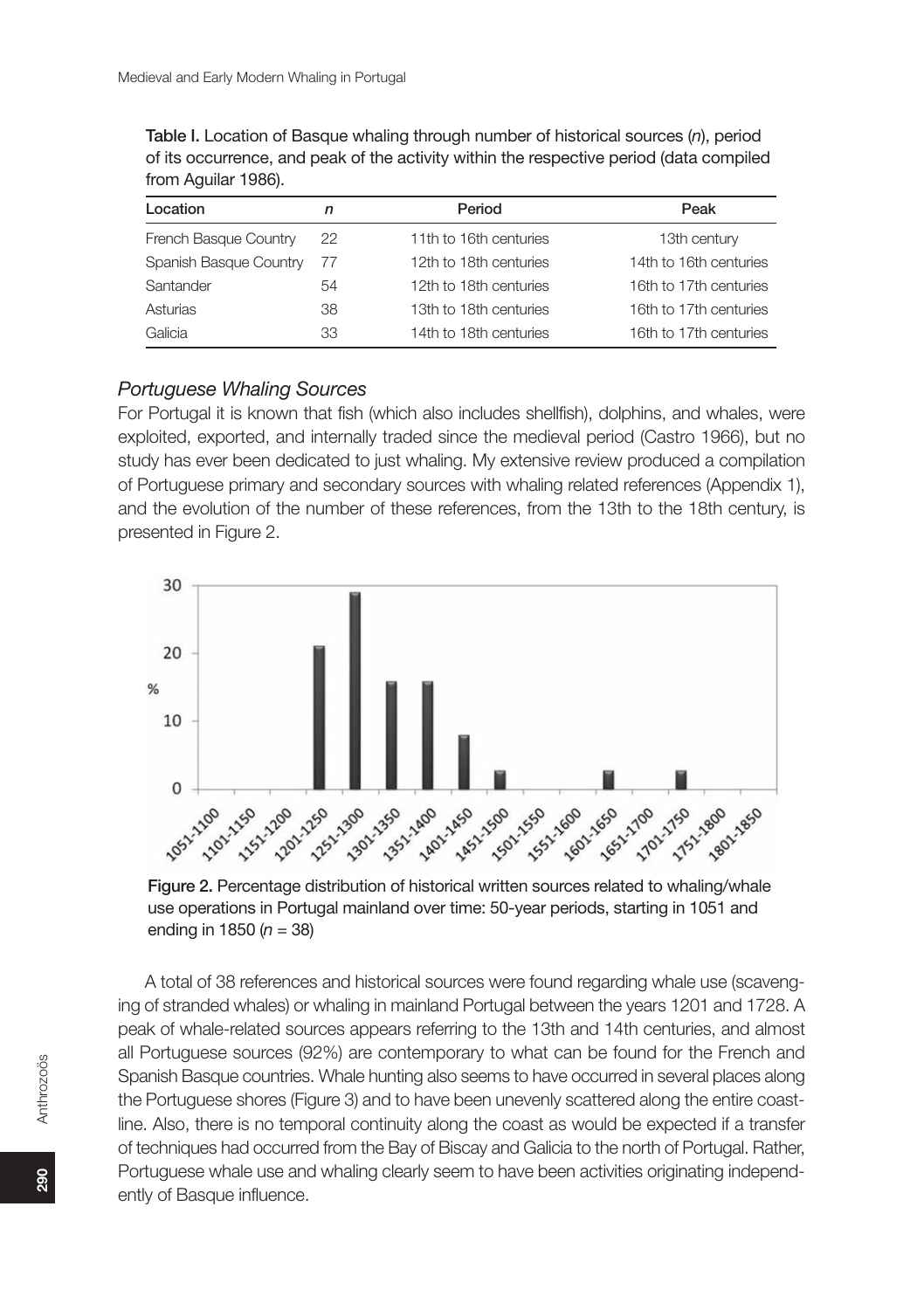

**Figure 3.** Map of Portugal and distribution of some Portuguese whaling sources along the coastline, showing years of respective historical references in each geographical location.

Portuguese whaling references are not as detailed as the Basque sources when referring to applied techniques and species captured (both on species identification and number of individuals). It can only be assumed that very simple technology was used: probably lookouts on land, open boats travelling close to shore, and hand harpoons, considering this was typical for the Basque whaling (Reguart 1791). These were the same techniques transferred to the Azores (Ribeiro 1998) and Brazil (Ellis 1969) by early settlers (Brito 2009b).

Also, referring to captured species, there is one historical source cited in Castro (1966) referring to the "black whale" that could be caught off Pederneira, Nazaré, west central Portugal (see Appendix 1). This generic name probably refers to North Atlantic right whales *(Eubalaena glacialis*). Some of the historical sources considered here also refer to the capture of dolphins ("toninhas," "delfins," and "golfinhos") or other small odontocetes, so we can assume that, alongside whaling, dolphin hunting also occurred, using several distinct methods (from harpoons to nets and other fishing gear). This traditional fishery was also common in the north of Iberia (Galicia and Bay of Biscay) since medieval times until the 19th century, both using opportunistic and direct methods (Hansen 2009). This wave, 1983, 1993, 1993, 1993, 1993, 1993, 1994, 1993, 1993, 1994, 1993, 1993, 1993, 1993, 1993, 1993, 1993, 1993, 1993, 1993, 1993, 1993, 1993, 1993, 1993, 1993, 1993, 1993, 1993, 1993, 1993, 1993, 1993, 1993, 1993, 1

## *Importance of Whaling in Portugal*

Whaling or whale use must have assumed some relevance in certain coastal areas. At the 600 year-old St. Leonardo Church at Atouguia da Baleia (situated in the central west coast), a left baleen whale jawbone, reportedly some 500 years old, is still on display (Figure 4)—an iconic

 $\overline{8}$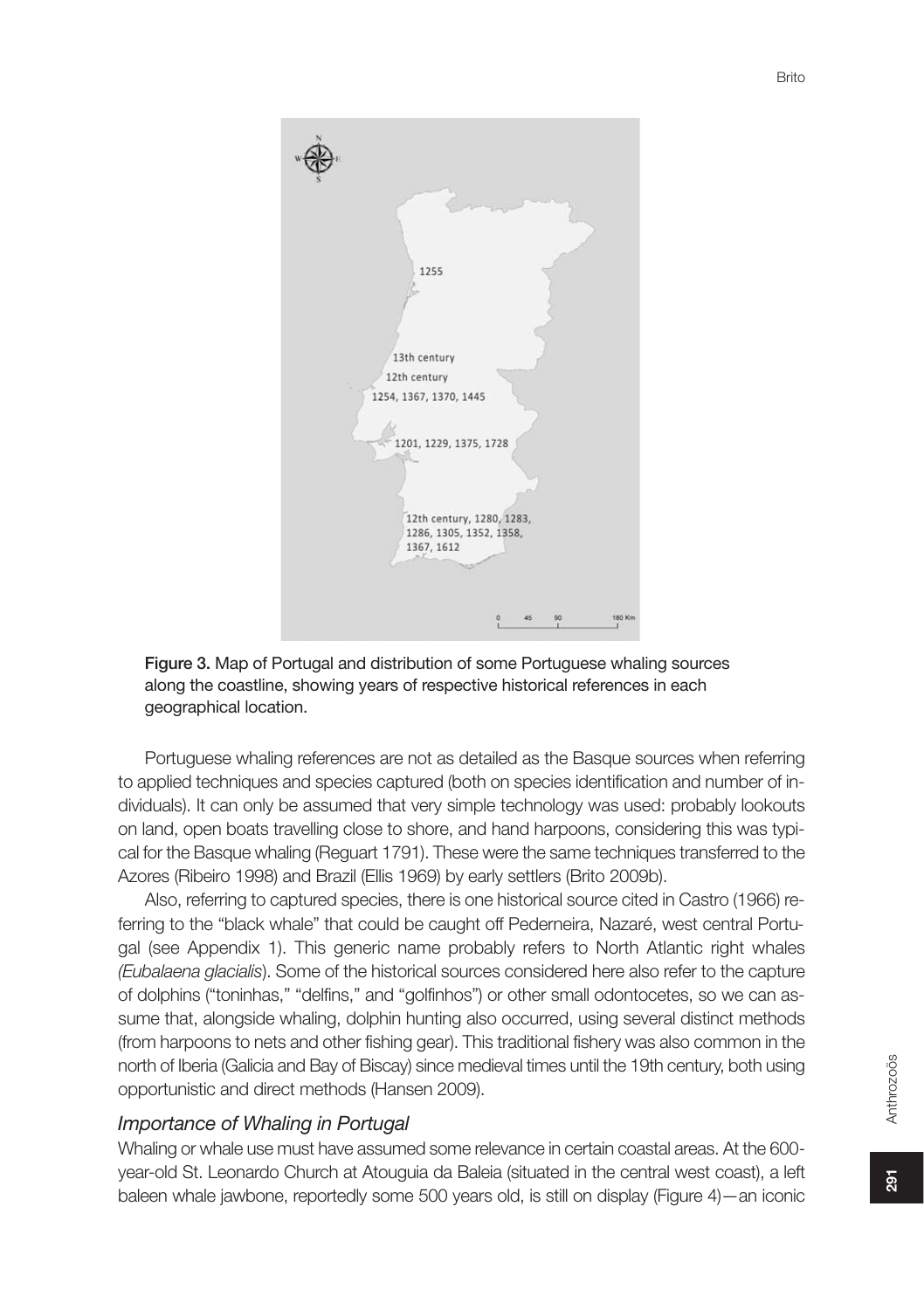

**Figure 4.** Left baleen whale mandible on display at S. Leonardo Church (Atouguia da Baleia, central west Portuguese coast).

presence and showing its importance to the village. In the 13th century, the king ordered the payment of a debt to a monastery, with the money obtained from whale oil and fish captured in that region, and in the 14th century special benefits were given to local fishermen (sometimes referred to as whalers) (Castro 1966; Calado 1994): *the whalers of the region obtained from the king the annulment of a previous tax, which was substituted for another so that the thirty rowers of the region were not obliged to offer their services to royal whaling [activities].*

In medieval Portugal, taxes were obtained and revenues were paid from the communities occupied with marine activities, such as fishing and salt-extraction. Along the entire coast, maritime products were subjected to different taxes which were to be paid to the individual or institution entitled by feudal law, sometimes to the king, or to a monastery, cathedral, or military order, or even to a land-holding aristocrat (Castro 1966). This occurred both in the small villages of the littoral, as well as in more highly developed areas. In addition to custom duties paid at port and tithes and other taxes levied upon the transactions of these products, such as by the monger and price-fixer, there was also a tax that was paid directly by the fishermen. This tax was quite high and could even reach half the value of the fish and salt obtained, initially paid as a percentage of products in-kind, and later, as society evolved, it was converted into monetary payments (Castro 1966). Left balean whale mandible on display at S. Leonardo Church (Atouguia da<br>entrai west Portuguese coast).<br>In the 13th certury the King ordered the<br>adebt to a monastery, with the money obtained from whate oil and fish capture

Besides the levying of tithes on captured whale and fish, there are also references to tithes being levied on stranded or captured whales in this region. Frequently, the whales stranded on the sea shore were included in the feudal right to the "sea spoils" specified in detail as "ship, boat or anything with its merchandise, or a whale and everything else the sea throws away" (Calado 1994). In Atouguia da Baleia and several other coastal locations, the king kept his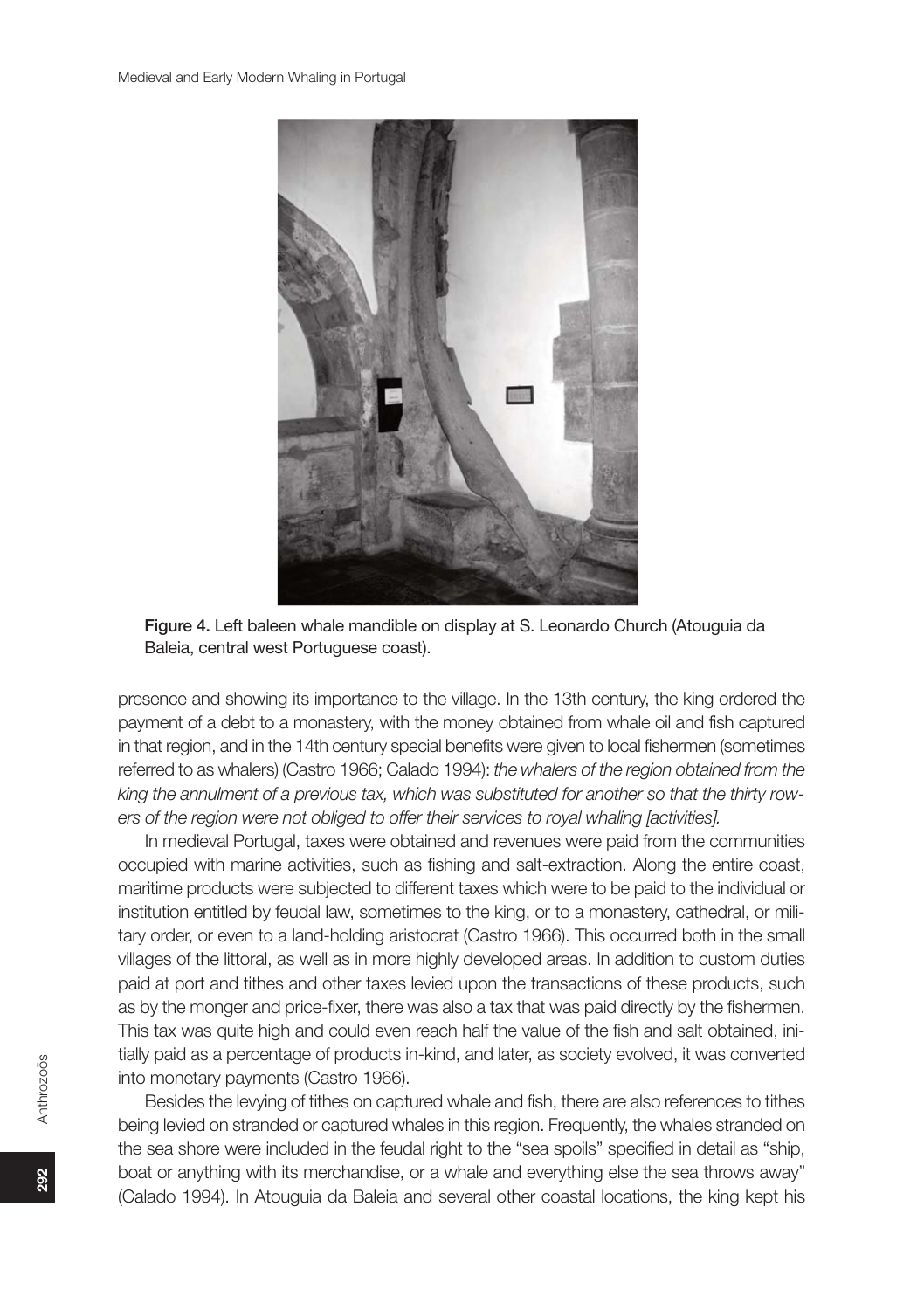royal rights on whaling and whale products, including stranding remains, instead of ceding it to the land owners (Castro 1966). Again, this testifies to the economic importance of the activity and the value of the products obtained from it. This is a feudal-law practice consistent with similar feudal regulations in Europe and with medieval customary maritime law applicable to wrecks and "royal fish." The whale was a magic and symbolic "monster" that soon became a mundane animal (Szabo 2008). In fact, as in other parts of Europe, whales were an exploitable marine resource, and early strandings and captures were of great interest and of significant economic value to distinct social groups of medieval Portugal.

### **Discussion**

The economic realities of medieval life demanded the exploitation of all available protein resources, including whales (Szabo 2008). Though archival or archaeological sources are scarce, methods to obtain whale products may have involved scavenging of stranded whales or of whale carcasses found floating dead in the sea (Barthelmess 1999; 2003). Like the Basques, medieval Portuguese sought to supplement a limited supply of plant and animal protein from the land with protein from the sea (Castro 1966; Fontaine 2007).

For the Basque country, hundreds of documents, acts, contracts, drafts of law suits, and so on, have been found, that shed light on the importance of early shore-based whaling and of Basque maritime traffic and expertise-transfer across the Atlantic (Huxley 2000; Fontaine 2007). For Portugal, fewer written sources are available, but their character—many legal texts—testifies to a certain economic importance of coastal whaling and related activities.

Historical sources strongly suggest that early whaling occurred off mainland Portugal. This activity did not emerge chronologically as a geographical displacement from the French and Spanish Basque countries along the coast of the Iberian Peninsula to the south, but rather as an activity contemporary to early Basque whaling. No geographical cluster of whaling activities can be established. Nor can a chronological north–south movement of coastal whaling activities be discerned. The absence of geographical and chronological patterns gives support to the assumption that whale use and whaling were not introduced to Portugal by the Basques, which are known to have spread westward from the French Labourd (ca. AD 1000), via Biscay (11th century), to Asturias, and from Cape Finisterre southward to Galicia (14th century). Portuguese early whaling probably emerged as an activity in its own right as a result of the capacity to exploit available marine resources. weeks an urigin is . The whate was a flugue and symbolic interact undstand in the most product interact that is not the most product interact that is not the most product interact that is not the system of system and captu obtain whale products may have involved scavenging of stranded whales or of<br>seas found floating dead in the sea (Barthelmess 1999; 2003). Like the Basques,<br>rutyguese sought to supplement a limited supply of plant and anima

In later periods, especially after the 16th century, Dutch, British, and other non-Basque entrepreneurs and whalers may also have been involved in the whaling trade from European ports and their overseas territories (du Pasquier 2000). However, the Basques and, probably, the Portuguese were pioneers in undertaking whaling off their local shores, as well as in the expansion of this activity across the world. Basque navigators had shown the way on whaling enterprises and, for a long time, Basque whalers and pilots were employed on many ships, transferring the experience gained during their heyday (Fontaine 2007). For instance, once in Brazil, during the 17th century, Portuguese settlers started a shore whaling business, but a Basque crew was recruited for the first couple of seasons (Ellis 1969).

Sources specify "black whales" as the possible target species in early whaling off mainland Portugal. It is generally accepted (Aguilar 1981) that the North Atlantic right whale was the target species for the Basque whalers, and so this species was most probably targeted off Portuguese shores. This is consistent with modern knowledge about the distribution and migration patterns of this species during Basque medieval and early modern whaling (Aguilar 1981). The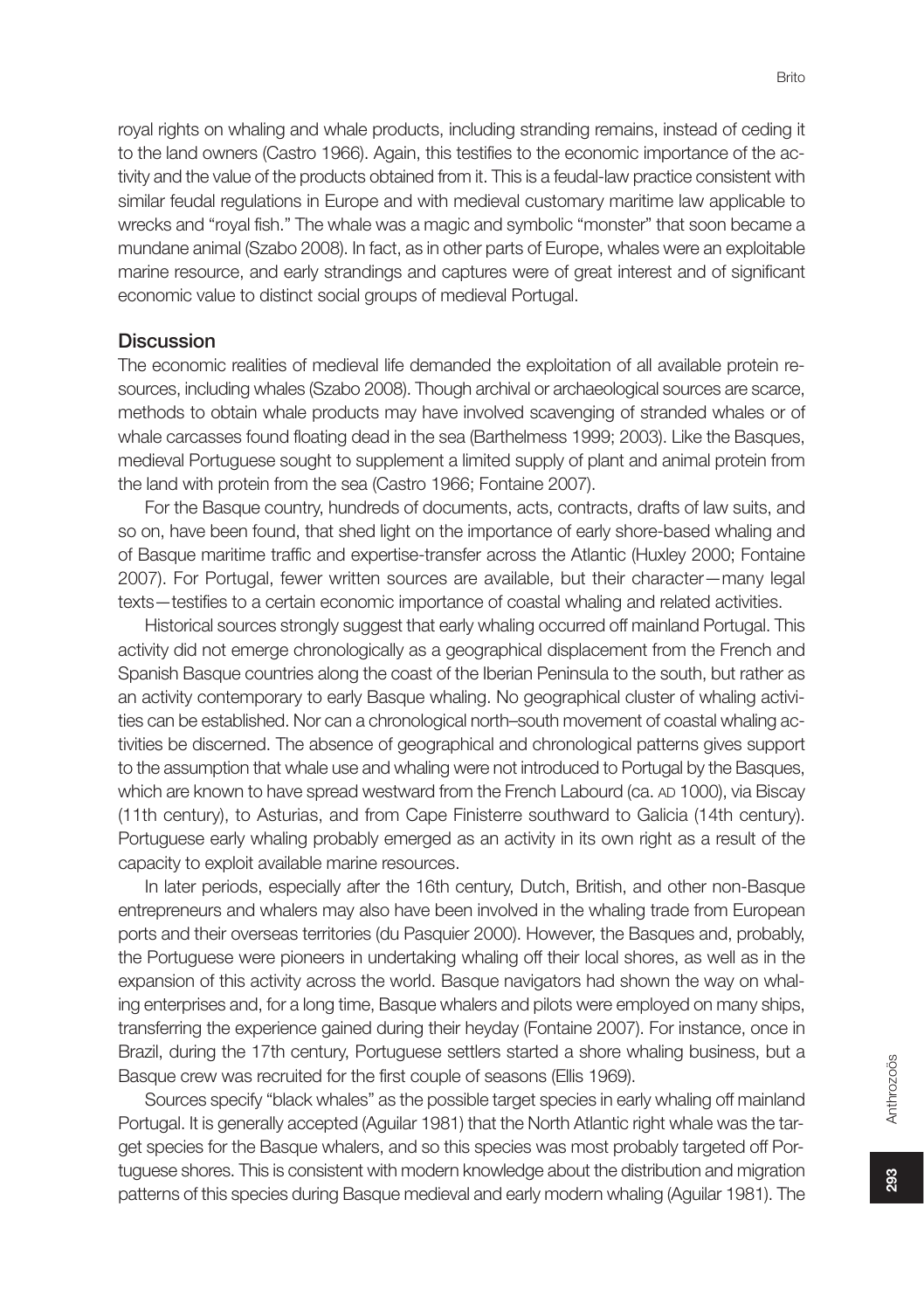recent appearance of a right whale off the coast of Portugal is evidence of the potential presence of the species in the area (Martin and Walker 1997) in medieval times. Even though right whales dominated the catch, it is possible that other large whales, for example sperm whales, may have been caught as well (Graells 1889). Several documents mention that toothed whales, from the head of which several barrels of oil could be extracted, were hunted by Basque whalers (Fontaine 2007). So for Portugal, we can assume the capture of right whales, but cannot exclude other whale species and even small cetaceans.

The Portuguese sources are not conclusive as to the number of whales taken, nor to the whaling technology used, but the activity was sufficiently well organized and developed to warrant the levying of tithes in the feudal system of 13th century Portugal.

Whaling and the presence of whales off the Basque shores has created a typical iconography and culture in that region, over the centuries (Azpiazu 2000; Huxley 2000; Barthelmess 2009), and again this is not found in mainland Portugal—this is one important aspect to be considered in the future. Further research on the economy and culture of medieval and early modern whaling in Portugal may not only result in a more complete picture of this activity, but may also shed light on the species exploited and the intensity of exploitation.

#### **Acknowledgements**

This paper is dedicated to Dr. Klaus Barthelmess, for explaining the historical and cultural processes of the hunting of whales, and for his unflagging sharing of sources, bibliography, images and, most especially, knowledge and experience. Thanks are also due to Tim Smith and Charles Paxton, for their insightful comments and support over the last couple of years, and to two anonymous reviewers for comments on an earlier version of this manuscript. Special thanks to Jessica Hallett for Portuguese to English translations, to Nina Vieira for helping with parts of the historical research, and to Inês Carvalho for helping with maps and figures. This research was possible thanks to the support of the Portuguese Foundation for Science and Technology (FCT), through a doctoral fellowship (SFRH/BD/21836/2005), and the European Community's Programme "Structuring the European Research Area" under Synthesis at the Museo Nacional de Ciencias Naturales (CSIC) or Real Jardín Botánico (CSIC). infinite these other band and assume that of the cartactery, when interesting the capture of right whales, because the capture of right whales, because the control and the principal word and the moment control and the prin again this is not found in mainland Portugal – this is one important aspect to be<br>n the future. Further research on the economy and outlure of medieval and early<br>hing in Portugal may not only result in a more complete pict

#### **References**

- Aguilar, A. 1981. The Black right whale, *Eubalaena glacialis*, in the Cantabrian Sea. *Reports of the International Whaling Commission* 31: 457–459.
- Aguilar, A. 1986. A review of old Basque whaling and its incidence on the right whales of the North Atlantic. In *Right Whales: Past and Present Status*, 191–199, ed. R. L. Brownell Jr., P. B. Best and J. H. Prescott. *Reports of the International Whaling Commission, Special Issue 10.*
- Alves, J. L. 1993. *A linguagem dos pescadores da Ericeira.* Fac-símile da edição de 1965. Lisboa: Assembleia Distrital de Lisboa.
- Azpiazu, J. A. 2000. Los balleneros vascos en Cantabria, Asturias y Galicia. *Itsas Memoria. Revista de estúdios marítmos del País Vasco* 3: 77–97.

Barthelmess, K. 1999. Whaling and sealing worldwide. History, patterns, and the recent counter-movements. In *Whaling and Anti-Whaling Movement*, 5–16. Tokyo: Institute of Cetacean Research.

- Barthelmess, K. 2003. Whale strandings in the culture and economy of medieval and early modern Europe. *Isana* 27: 5–10.
- Barthelmess, K. 2009. Basque whaling in pictures, 16th–18th century. *Itsas Memoria. Revista de estúdios marítmos del País Vasco* 6: 643–667.
- Brito, C. 2002. O Mosteiro da Misericórdia. In *Berlengas, A História e as estórias*, 138–147, ed. F. Reiner. and R. Santos. Lisboa: Intermezzo Audiovisuais.

 $\overline{a}$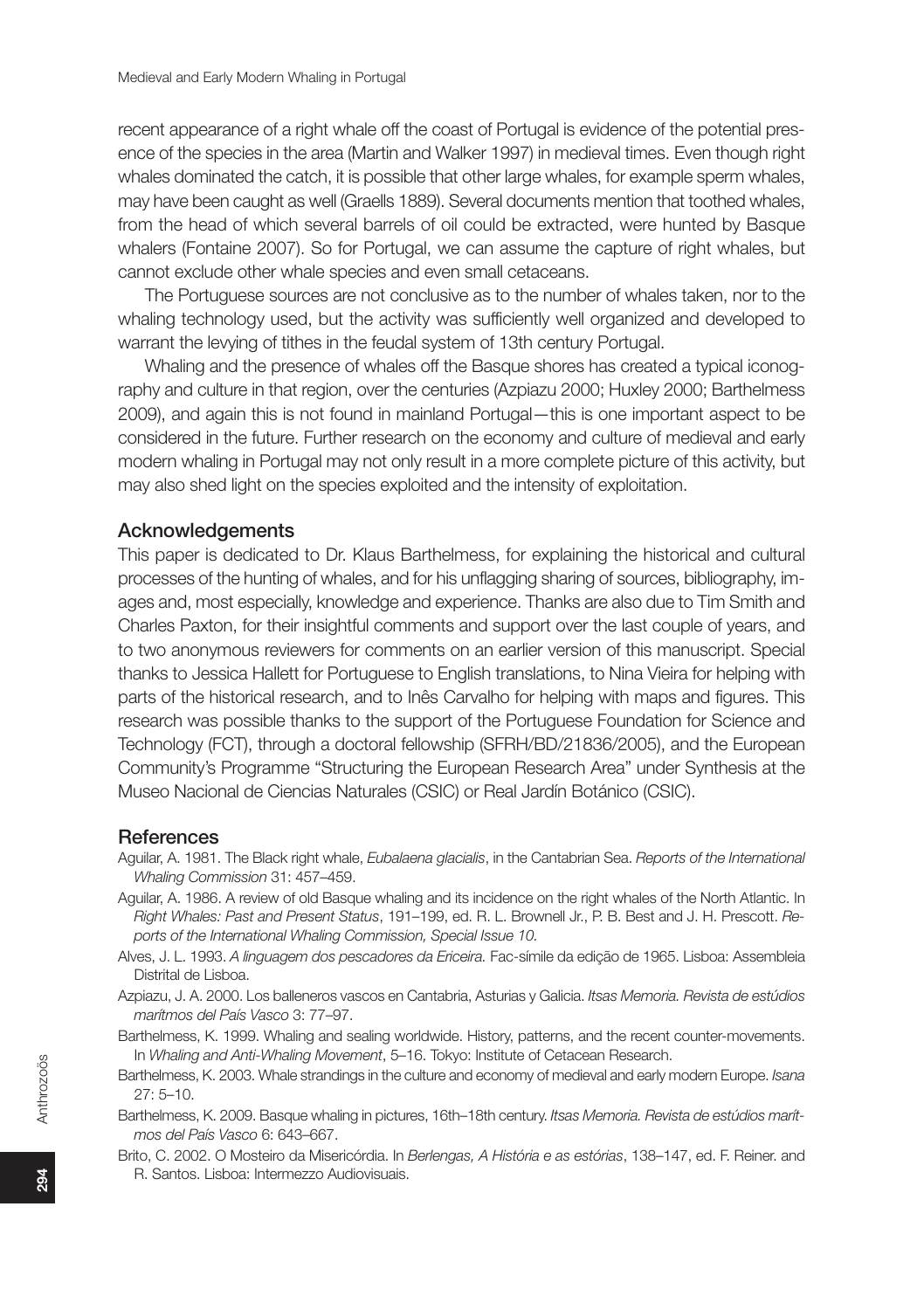Brito, C. 2007. Assessment of catch statistics during the land-based whaling in Portugal *JMBA2 Biodiversity Records:* 1–5.

- Brito, C. 2009a. Whaling on the mainland of Portugal since the 13th century: A first approach. In *ECS Special Publication Series*, No. 50 (Proceedings of the ECS Workshop Marine Mammal History), 11–16, ed. C. Brito and P. G. H. Evans. European Cetacean Society.
- Brito, C. 2009b. Os mamíferos marinhos nas viagens marítimas pelo Atlântico entre os séculos XV e XVIII: A evolução da ciência e do conhecimento. PhD thesis. Faculdade de Ciências Sociais e Humanas, Universidade Nova de Lisboa, Lisboa.

Calado, M. 1994. *Da ilha de Peniche.* Peniche: Author Edition.

Castro, A. 1966. *A evolução económica de Portugal nos séculos XII a XV.* Lisboa: Portugália.

Ciriquiain, M. 1979. *Los Vascos en la Pesca de la Ballena*. San Sebastian: Edic. Vascas Argitaletxea.

du Pasquier, T. 2000. *Les baleiniers basques.* Collection Kronos, 31. Paris: Editions S.P.M.

- Ellis, M. 1969. *A baleia no Brasil colonial: feitorias, baleeiros, técnicas, monopólio, comércio, iluminação.* São Paulo: Edições Melhoramento.
- Ellis, R. 2002. Whales, whaling, early, aboriginal. In *Encyclopedia of Marine Mammals Perrin,* 1310–1316, ed. F. William, B. Würsig and J. G. M. Thewissen. San Diego, CA: Academic Press.

Fontaine, P.-H. 2007. *Whales and Seals: Biology and Ecology.* Philadelphia, PA: Schiffer Publishing.

Forais de Gaia e Vila Nova. 1943. *Vila Nova de Gaia.* Museus Municipais e Biblioteca Pública, 13.

Foral de Sesimbra. 1728. A.H.S., *Livro do Tombo da villa de Cezimbra e seu termo, e limite de Azeitam. De todos os privilégios, sentenças, e rendas, que o dito concelho tem, e alcansou.* Tresladados os originais por ordem do mesmo concelho. No anno de MDCCXXVIII. emo. C. 2005. Osmanneres memories nels vegetes martimes per o Aremico entre os securios ve Avinto de Laboration and the memories of the memories of the memories of the memories of the Calician Control Calician Cadian (Marc Whiste, whenling, early, about all proportioned more and when Metampias Permit, 1310-1316; ed.<br>
2007: Mhakes and Search Ediology and Ecology, professor<br>
2007: Mhakes and Search Ediology and Ecology and Ecology and Ecology

Graells, M. P. 1889. Las ballenas en las costas oceânicas. *Memorias de la Real Academia de Ciencias Exactas Fisicas y Naturales, Madrid* 13(3): 1–115.

- Hansen, F. V. 2009. Pescadores y delfines en el norte de España. Historia de su interacción desde la Edad Media hasta el siglo XX. *Itsas Memoria. Revista de Estudios Marítimos del País Vasco* 6: 629–641.
- Hansen, F. V. 2010. *Los balleneros en Galicia (siglos XIII al XX).* Collección Galicia Histórica, Instituto de Estudios Gallegos Padre Sarmiento. La Coruña: Fundación Pedro Barrié de Maza.
- Huxley, M. B. 2000. La industria pesquera en el País Vasco peninsular al principio de la Edad Moderna: una edad de oro? *Itsas Memoria. Revista de estúdios marítmos del País Vasco* 3: 29–75.
- *Livro dos Direitos de Mercadoria.* 1612. A.D.F. Fundo do Compromisso Marítimo de Faro (19 de Maio de 1612).
- Martin, A. R. and Walker, F. J. 1997. Sighting of a right whale (*Eubalaena glacialis*) with calf off S.W. Portugal. *Marine Mammal Science* 13(1): 139–140.
- Mendonça, F. M. D. 1965. Efemérides da "Baleação" em Portugal (1352–1760) e outras coisas da Perspectiva Baleeira (e mais bibliografia). *Boletim da Pesca* 87: 37–38.
- Monteiro, R. 2001. *Alguns mareantes desconhecidos da terra de Sesimbra e outros textos.* Sesimbra: Câmara Municipal de Sesimbra.
- *Monumenta Henricina.* 1960–1974. Coimbra: Ed. António Joaquim Dias Dinis, XV Volumes.

*Mosteiro do Salvador de Grijó*. Lisboa: Fundo do Arquivo Nacional Torre do Tombo.

Pedrosa, F.G. 1987. As devoções marinheiras através dos tempos. *Anais do Clube Militar Naval,* Lisboa.

Reeves, R. R. and Smith, T. D. 2006. A taxonomy of world whaling: Operations and eras. In *Whales, Whaling, and Ocean Ecosystems,* 82–101, ed. J. A. Estes, D. P. Demaster, D. F. Doak, T. M. Williams and R. L. Brownell, Jr. Berkeley, CA: University of California Press.

Reguart, A. S. 1791. *Diccionario Histórico de las Artes de la Pesca Nacional.* Madrid. Tomo I–IV.

Ribeiro, J. A. 1998. A pesca da baleia nos Açores: Subsídios para o seu estudo. *Islenha* 22: 97–116.

- Silva, M. F. 1953. Da actividade marítima portuguesa na primeira dinastia. Graduation thesis in History. Faculdade de Letras da Universidade de Lisboa, Lisboa.
- Szabo, V. E. 2008. *Monstrous Fishes and the Mead-Dark Sea: Whaling in the Medieval North Atlantic.* The Northern World, Volume 35. Leiden, The Netherlands: Brill.
- Viterbo, J. S. R. 1983. *Elucidário das palavras, termos e frases que em Portugal antigamente se usaram e que hoje regularmente se ignoram.* Edição crítica por Mário Fiuza. Porto: Civilização.
- Zubizarreta, N. S. 1878. *Introduccion, capítulo I y outras descripciones de la memoria acerca del oríen y curso de las pescas y pesquerías de ballenas y de bacalaos, así que sobre el descubrimiento de los bancos é isla de terranova.* Imprenta de los Hijos de Manteli, Vitoria.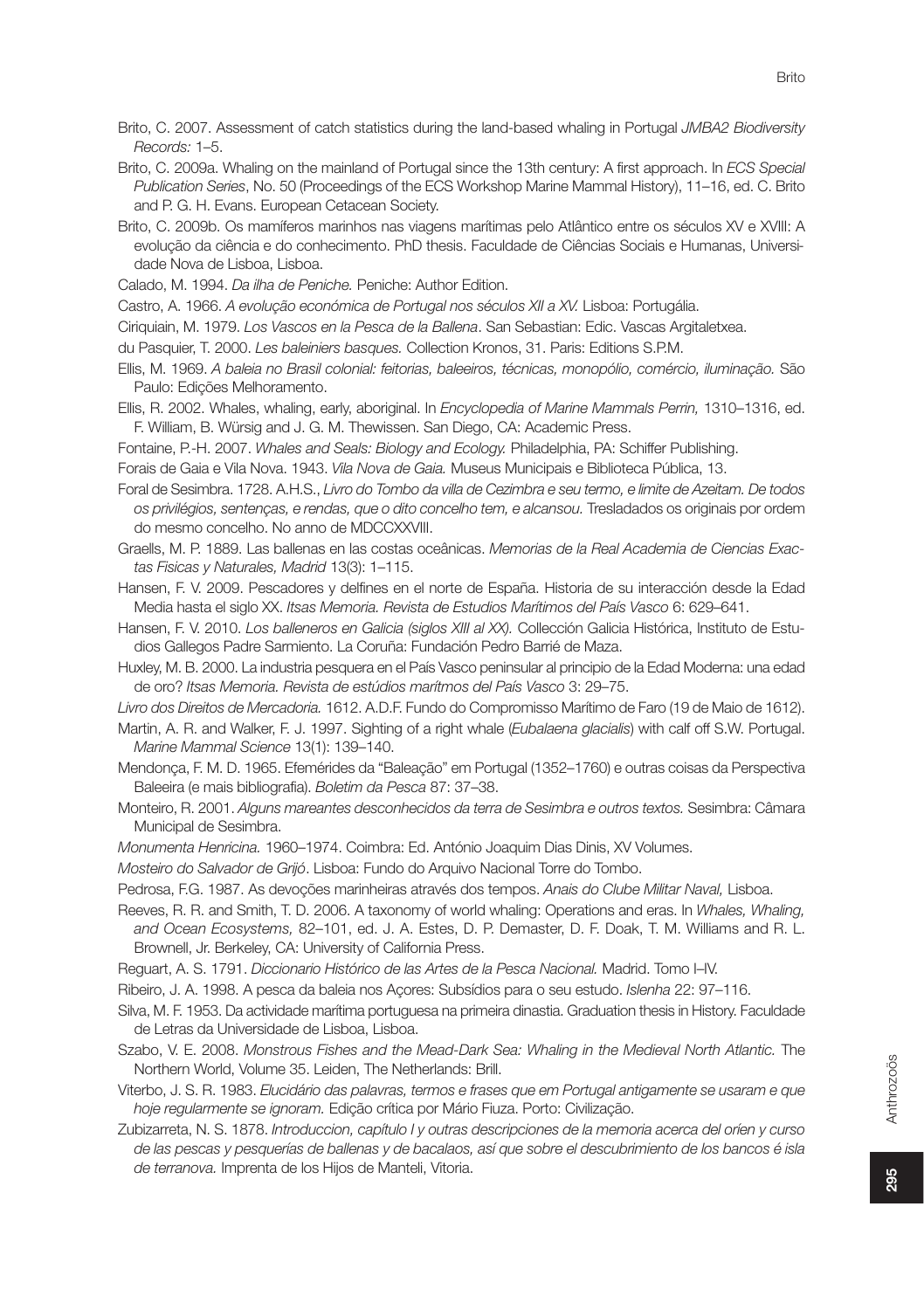| 296          | Anthrozoös                       |                                                                                                                                                                                                   |                                                                                                                                                                                      |                                                                           |                                  |                                      |
|--------------|----------------------------------|---------------------------------------------------------------------------------------------------------------------------------------------------------------------------------------------------|--------------------------------------------------------------------------------------------------------------------------------------------------------------------------------------|---------------------------------------------------------------------------|----------------------------------|--------------------------------------|
|              | Appendix 1. Medieval and early i |                                                                                                                                                                                                   | modern Portuguese whaling/whale use sources between the 12th and 18th centuries.                                                                                                     |                                                                           |                                  |                                      |
| year         | Region                           | <b>Original Citation</b>                                                                                                                                                                          | <b>Translated Citation</b>                                                                                                                                                           | <b>Notes</b>                                                              | Original Source                  | Secondary<br>Source                  |
| 12th century | Pederneira (Nazaré)              | almotaçada per esta guisa"<br>que a baleia negra seja                                                                                                                                             | "that the black whale be taxed in<br>this way"                                                                                                                                       | several species of<br>taxes applied to<br>Referring to the<br>fish caught | Costumes de Torres<br>Novas      | Castro (1966)                        |
| 12th century | Grijó (Algarve)                  | "balasião" "baleação"                                                                                                                                                                             | "bujeyw,                                                                                                                                                                             | References in several<br>monastery books                                  | Mosteiro do<br>Salvador de Grijó | Castro (1966)<br>Viterbo (1983)      |
| 12th century | Ericeira                         | destes cetáceos na Ericeira, como<br>ino século XII abundava a pesca<br>noutras regiões maritimas"                                                                                                | cetaceans was common in Ericeira<br>"in the 12th century, fishing these<br>and other maritime regions"                                                                               |                                                                           | Floral da Ericeira de 1513       | Alves (1993)                         |
| 12th century | Berlengas/Baleal                 | tanto os peixes como as baleias"<br>) e as pescarias numa ilha em<br>redor dessas ilhas, o que incluía<br>mosteiro das Berlengas] as ilhas<br>o rei ofereceu [aos monges do                       | islands () as well as the fisheries<br>"the king offered [to the monks of<br>including both fish and whales"<br>the Berlengas monastery] the<br>within a mile of these islands,      |                                                                           |                                  | Calado (1994)<br><b>Brito (2002)</b> |
| 12th century | Atouguia da Baleia               | morriam sufocadas sob o peso do<br>as baleias arrojavam nas praias e<br>próprio corpo"                                                                                                            | "the whales were stranded on the<br>beaches and suffocated under<br>their own weight"                                                                                                |                                                                           |                                  | Calado (1994)                        |
| 1201         | Sesimbra                         | "almadravas do atum e da toninha"                                                                                                                                                                 | "fishing traps for tuna and dolphin"                                                                                                                                                 |                                                                           | Foral de Sesimbra (1728)         | Monteiro (2001)                      |
| 1229         | Ericeira                         | vigésimo de cada baleia capturada<br>e proibindo que lá se faça baleação<br>'ordem de Avis cobraria um<br>doutros lugares até ao fim <sup>"</sup>                                                 | and strictly prohibited people from<br>twentieth of each captured whale<br>other places from whaling there"<br>"the order of Avis charge one-                                        |                                                                           | Foral da Ericeira de 1229        | Castro (1966)                        |
| 1254         | Salir e Atouguia<br>da Baleia    | pagamento de uma dívida existente<br>palleas como de outras cousas de<br>para com um mosteiro as rendas<br>que se tiravam do azeyte das<br>parte de Salir e Atouguia"<br>el-rei mandou aplicar ao | an existing debt to a monastery with<br>revenue from the oil extracted from<br>whales and other things from the<br>"the king ordered the payment of<br>region of Salir and Atouguia" |                                                                           |                                  | Calado (1994)                        |
|              |                                  |                                                                                                                                                                                                   |                                                                                                                                                                                      |                                                                           |                                  |                                      |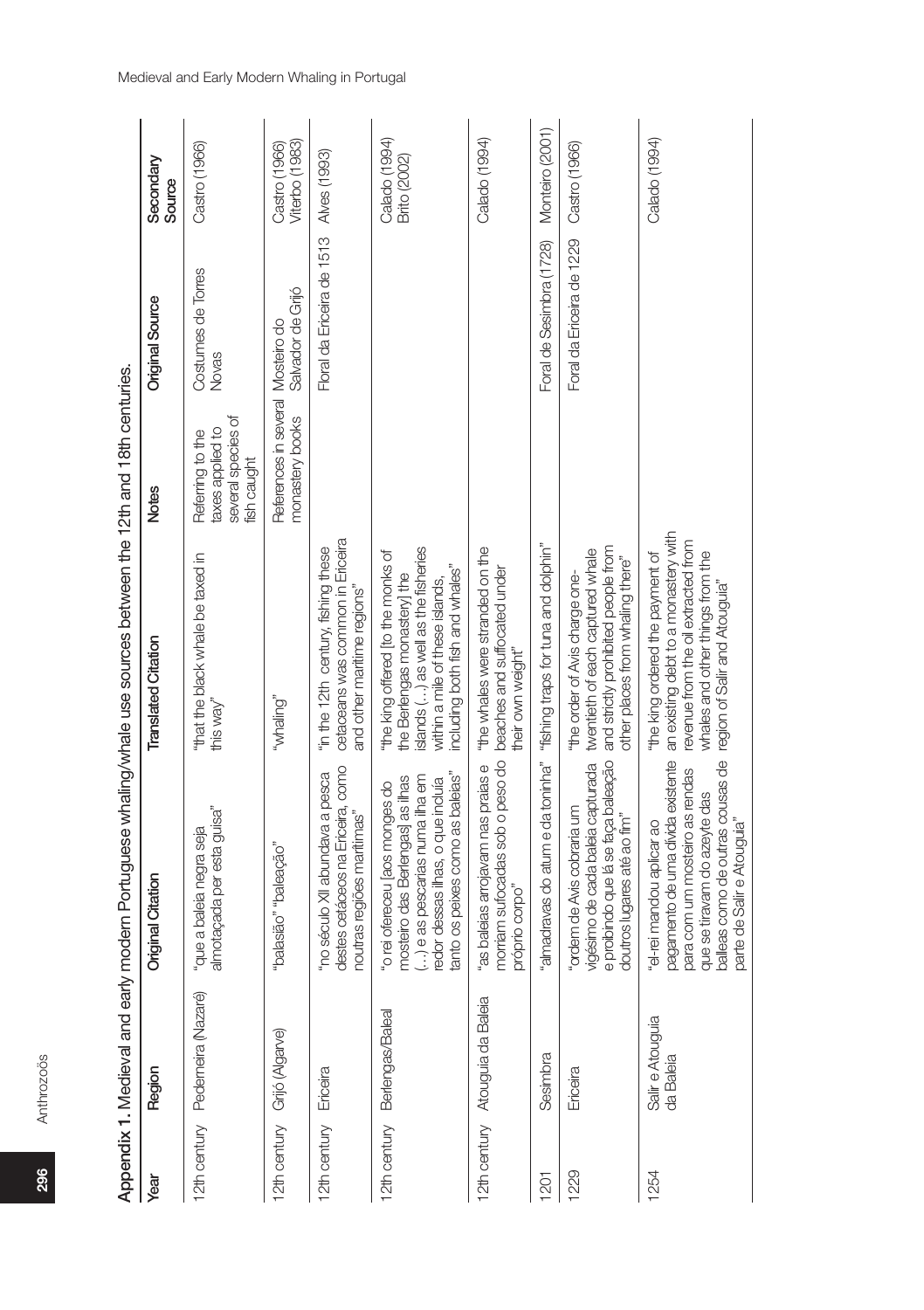| Mendonça (1965)<br>Castro (1966)                                                                                            | Castro (1966)                                                                                                                                                   | Castro (1966)                                         | Castro (1966)                                         | Castro (1966)                                                                                                                                                                                                                |                                                                                                                                                      | Castro (1966)                                         | Castro (1966)                                         | Castro (1966)                                         |                                                                                                                              |  |                   |
|-----------------------------------------------------------------------------------------------------------------------------|-----------------------------------------------------------------------------------------------------------------------------------------------------------------|-------------------------------------------------------|-------------------------------------------------------|------------------------------------------------------------------------------------------------------------------------------------------------------------------------------------------------------------------------------|------------------------------------------------------------------------------------------------------------------------------------------------------|-------------------------------------------------------|-------------------------------------------------------|-------------------------------------------------------|------------------------------------------------------------------------------------------------------------------------------|--|-------------------|
| Forais de Gaia e Vila<br>Nova (1943)                                                                                        | Inquirições de 1258                                                                                                                                             | Foral de Silves de 1266                               | Foral de Castro Marim de<br>1277                      |                                                                                                                                                                                                                              | Monumenta Henricina<br>$(1960 - 1974)$                                                                                                               | Foral de Aljezur<br>$(12 - V1 - 1280)$                | Foral de Cacela<br>$(17 - 1/11 - 1283)$               | Foral de Porches<br>$(20 - 1/11 - 1.286)$             | Forais de Gaia e Vila Nova Mendonça<br>(1943)                                                                                |  |                   |
|                                                                                                                             |                                                                                                                                                                 |                                                       |                                                       |                                                                                                                                                                                                                              | Letter from the king,<br>12 April 1280                                                                                                               |                                                       |                                                       |                                                       |                                                                                                                              |  |                   |
| and legal regulation of all those who<br>with regard to the standardization<br>are employed in the harpooning of<br>whales" | fishermen would only pay revenue<br>other animals such as dolphins, on<br>to the king for fishing whales and<br>up to half of the production"                   | "the crown retained [the right to]<br>whaling there"  | "the crown retained [the right to]<br>whaling there"  | dichen staff informs us of the arrival<br>from [fishing] and harvesting by the<br>portions of whale (meat), resulting<br>'a receipt from D. Afonso III to his<br>in the royal storeroom of 2658<br>[small] fishing villages" | "thirty rowers must offer their services<br>annually to the king, by sea, in [their]<br>fleet, for six weeks, with [their own]<br>arms and supplies" | "the crown retained [the right to]<br>whaling there"  | "the crown retained [the right to]<br>whaling there"  | the crown retained [the right to]<br>whaling there"   | and legal regulation of all those who<br>"with regard to the standardization<br>are employed in the harpooning of<br>whales" |  |                   |
| arregi mento legal de quantos se<br>"respeitante à normalização e<br>empregavam no arpoar das<br>baleias"                   | e doutros animais como golfinhos<br>e toninhas, renda esta que atingia<br>metade da produção"<br>ao monarca pela pesca da baleia<br>pescadores só pagavam renda | a coroa reteve para si as<br>baleações aí existentes" | a coroa reteve para si as<br>baleações aí existentes" | "um recibo passado por Afonso III<br>de 2658 postas (talhos) de baleia,<br>heitas de povoações piscatórias"<br>aos seus uchões, nos dá a con-<br>hecer a entrada na régia ucharia<br>tudo resultado de serviços e col-       | anualmente serviço ao rei, por mar,<br>na sua frota, durante seis semanas,<br>"trinta remadores prestassem<br>com suas armas e viveres"              | a coroa reteve para si as<br>baleações aí existentes" | a coroa reteve para si as<br>baleações aí existentes" | a coroa reteve para si as<br>baleações aí existentes" | arregimento legal de quantos se<br>"respeitante à normalização e<br>empregavam no arpoar das<br>baleias"                     |  |                   |
| Vila Nova de Gaia                                                                                                           | Porto                                                                                                                                                           | Silves (Algarve)                                      | Castro Marim<br>(Algarve)                             | No information                                                                                                                                                                                                               | Atouguia da Baleia                                                                                                                                   | Aljezur (Algarve)                                     | Cacela (Algarve)                                      | Porches (Algarve)                                     | Vila Nova de Gaia                                                                                                            |  | <b>Anthrozoös</b> |
| 1255                                                                                                                        | 1258                                                                                                                                                            | 1266                                                  | 1277                                                  | 1279                                                                                                                                                                                                                         | 1280                                                                                                                                                 | 1280                                                  | 1283                                                  | 1286                                                  | 1288                                                                                                                         |  | 297               |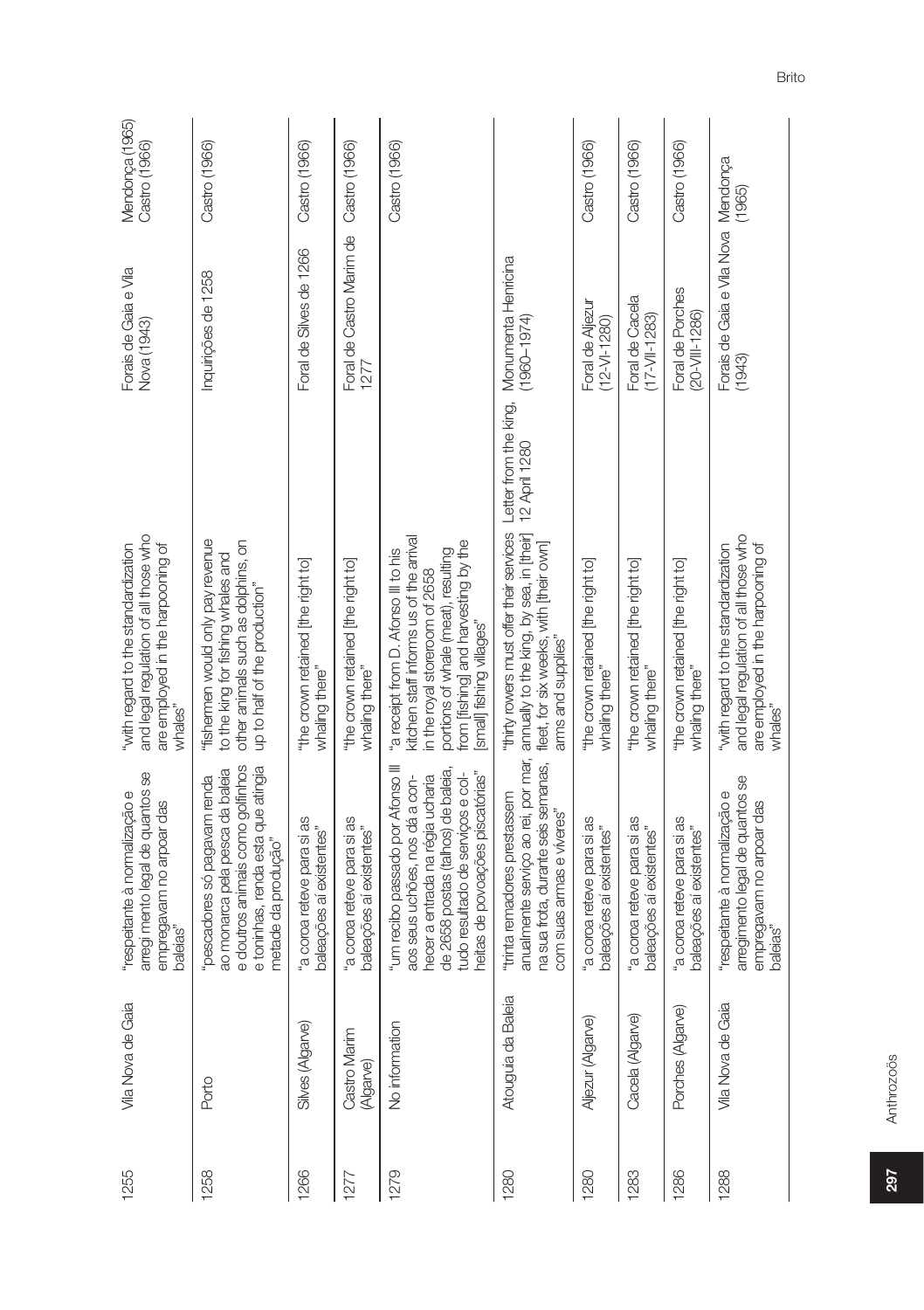| 298          | Anthrozoös        |                                                                                                                                                                                                                                                                                                                   |                                                                                                                                                                                            |                                                           |                                          |                     |
|--------------|-------------------|-------------------------------------------------------------------------------------------------------------------------------------------------------------------------------------------------------------------------------------------------------------------------------------------------------------------|--------------------------------------------------------------------------------------------------------------------------------------------------------------------------------------------|-----------------------------------------------------------|------------------------------------------|---------------------|
|              |                   | Appendix 1. Medieval and early modern Portuguese whaling/whale use sources between the 12th and 18th centuries.  continued from page 297                                                                                                                                                                          |                                                                                                                                                                                            |                                                           |                                          |                     |
| Year         | Region            | <b>Original Citation</b>                                                                                                                                                                                                                                                                                          | <b>Translated Citation</b>                                                                                                                                                                 | <b>Notes</b>                                              | Original Source                          | Secondary<br>Source |
| 13th century | <b>Baleal</b>     | "a renda das casas de morada<br>que el-rei mandou fazer no Baleal<br>onde moram os baleeiros"                                                                                                                                                                                                                     | structed by the king in Baleal, where<br>the whalers reside"<br>"the revenue from the houses con-                                                                                          |                                                           |                                          | Calado (1994)       |
| 13th century | Torres Novas      | cações, ou baleia, ou toninha, ou<br>outros pescados que nam saiã de<br>scama"<br>"convern a saber, congros, ou                                                                                                                                                                                                   | $\overline{O}$<br>congers, or sharks, or whale(s),<br>dolphin(s), or other fish without<br>scales"<br>"let it be known [this includes]                                                     | paid on the captured Portuguesa<br>How much to be<br>fosh | Inéditos da História                     | Castro (1966)       |
| 13th century | No information    | "as regateiras vendiam<br>carne de baleias"                                                                                                                                                                                                                                                                       | "the women fish-venders would<br>sell whale meat"                                                                                                                                          |                                                           |                                          | Castro (1966)       |
| 1305         | Algarve           | concede um empréstimo de 1500 of 1500 dobras, to be paid in part<br>dobras, mediante o pagamento da of a tithe and one-seventh of the<br>dizima e sétima parte dos atuns, value of the captured tuna, sword<br>espadartes e goffinhos c<br>"D. Dinis autoriza o seu lançamento<br>a João Momedes e Bonanati e lhe | "D. Dinis authorizes João Momedes<br>and Bonanati, and concedes a loan<br>of 1500 dobras, to be paid in parts<br>value of the captured tuna, sword-                                        |                                                           |                                          | Castro (1966)       |
| 1335/1336    | No information    | "e o dito rendeiro deve a haver to-<br>das as baleias cocas busaranhas<br>rozzes sereas e todos os peixes<br>semelhantes a estes que os<br>baleiros matarem"                                                                                                                                                      | roazes sereas and all the fish similar<br>"and the said tenant must have all<br>the whales, cocas, busaranhas,<br>to those which the whalers kill"                                         |                                                           |                                          | Castro (1966)       |
| <b>1340</b>  | All the coastline | reino a Afonso Domingues em que<br>ob segóeared se sepot nepeouoo,<br>se obrigava o fornecimento de sal<br>necessário em troca de determi-<br>nadas rendas anuais"                                                                                                                                                | "[he] conceded all the whaling of the Letter from the king<br>who was obliged to supply the salt<br>required in exchange for the fixed<br>Kingdom to Afonso Domingues,<br>annual revenues" |                                                           | Setembro de 1378<br>Carta a 28 de        | Castro (1966)       |
| 1352         | Algarve           | "em Tavira morriam muitas baleias<br>e em Porto Novo morriam igual-<br>mente baleias vindo almocreves<br>carregá-las"                                                                                                                                                                                             | "in Tavira many whales died and<br>also in Porto Novo and carters<br>come to collect them"                                                                                                 | Letter from the<br><b>Village Council</b>                 | Carta da vila a 1 de<br>Setembro de 1352 | Castro (1966)       |
|              |                   |                                                                                                                                                                                                                                                                                                                   |                                                                                                                                                                                            |                                                           |                                          |                     |

Medieval and Early Modern Whaling in Portugal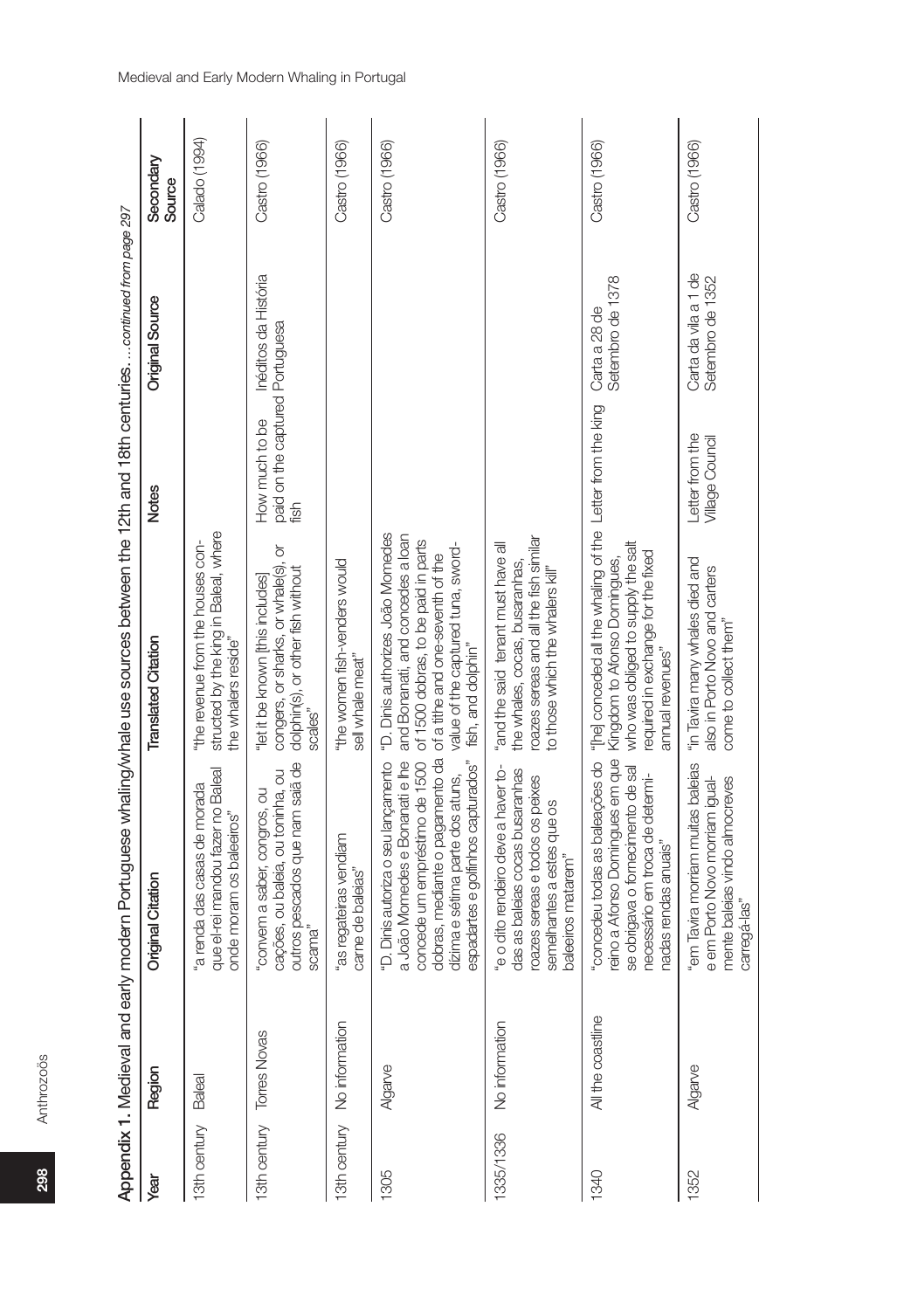| Silva (1953)                    | Castro (1966)                                             | Calado (1994)<br>Castro (1966)                                                                                                                                                                                                                                                       | Castro (1966)                                                                              | Castro (1996)                                                                                                                     | Castro (1966)<br>Silva (1953)                                                                                                                                                     | Silva (1953)                                                                                                   | Silva (1953)                                                   |                   |
|---------------------------------|-----------------------------------------------------------|--------------------------------------------------------------------------------------------------------------------------------------------------------------------------------------------------------------------------------------------------------------------------------------|--------------------------------------------------------------------------------------------|-----------------------------------------------------------------------------------------------------------------------------------|-----------------------------------------------------------------------------------------------------------------------------------------------------------------------------------|----------------------------------------------------------------------------------------------------------------|----------------------------------------------------------------|-------------------|
|                                 |                                                           |                                                                                                                                                                                                                                                                                      | Foral de Silves de 1367                                                                    |                                                                                                                                   |                                                                                                                                                                                   |                                                                                                                |                                                                |                   |
|                                 |                                                           |                                                                                                                                                                                                                                                                                      |                                                                                            |                                                                                                                                   |                                                                                                                                                                                   |                                                                                                                | Information from<br><b>Lisbon border</b>                       |                   |
| confirmed the privileges of the | individuals responsible for the<br>whaling in March 1359" | vious tax, which was substituted for<br>from the king the annulment of a pre-<br>the region were not obliged to offer<br>"the whalers of the region obtained<br>another so that the thirty rowers of<br>their services to royal whaling<br>[activities]"                             | "D. Fernando offered to the Bishop<br>of Silves a part of each whale<br>caught in Algarve" | concerning to the whales belonging<br>rights of Atouguia, except for those<br>"conceded to Aires Gomes the royal<br>to the crown" | and swordfish, dolphins, some whale<br>"between Sines and Sesimbra, tuna<br>or small whale or serea or coca or<br>roaz or musaranha or other large<br>fish are fished"            | industry is the whale-fishing on the<br>Algarve coast"<br>an important goal of our national                    | "the arrival of whales from Atouguia<br>and also from Algarve" |                   |
| "confirmados os privilégios dos | maiorais da sua baleação em<br>Março de 1359"             | as galés nem de prestaram serviço<br>pagavam anteriormente substituin-<br>"os baleeiros da região conseguiram<br>fazerem parte do recrutamento de<br>que el-rei anulasse o imposto que<br>trinta remeiros do concelho para<br>do-o por outro em troca de não<br>nas baleações reais" | "D. Fernando doava ao bispo de<br>Silves uma parte de cada baleia<br>pescada no Algarve"   | Silva os direitos reais da Atouguia<br>"concedidos a Aires Gomes da<br>permaneciam para a coroa"<br>salvo os das baleias que      | finhos, alguma balea ou baleato ou<br>atuns e espadartes, toninhas e gol-<br>"entre Sines e Sesimbra pesca-se<br>ranha ou outro pescado grande"<br>serea ou coca ou roaz ou musa- | da balea feita nas costas do Algarve"<br>nossa industria nacional a pescaria<br>"hum objecto mui attendivel da | Atouguia e também do Algarve"<br>entrada da baleia vinda da    |                   |
| Lagos (Algarve)                 |                                                           | Atougia da Baleia                                                                                                                                                                                                                                                                    | Silves (Algarve)                                                                           | Atouguia da Baleia                                                                                                                | Sines/Sesimbra                                                                                                                                                                    |                                                                                                                | Atouguia and Algarve                                           | <b>Anthrozoös</b> |
| 1359                            |                                                           | 1367                                                                                                                                                                                                                                                                                 | 1367                                                                                       | 1370                                                                                                                              | 1375                                                                                                                                                                              | 14th century Algarve                                                                                           | 14th century                                                   | 299               |